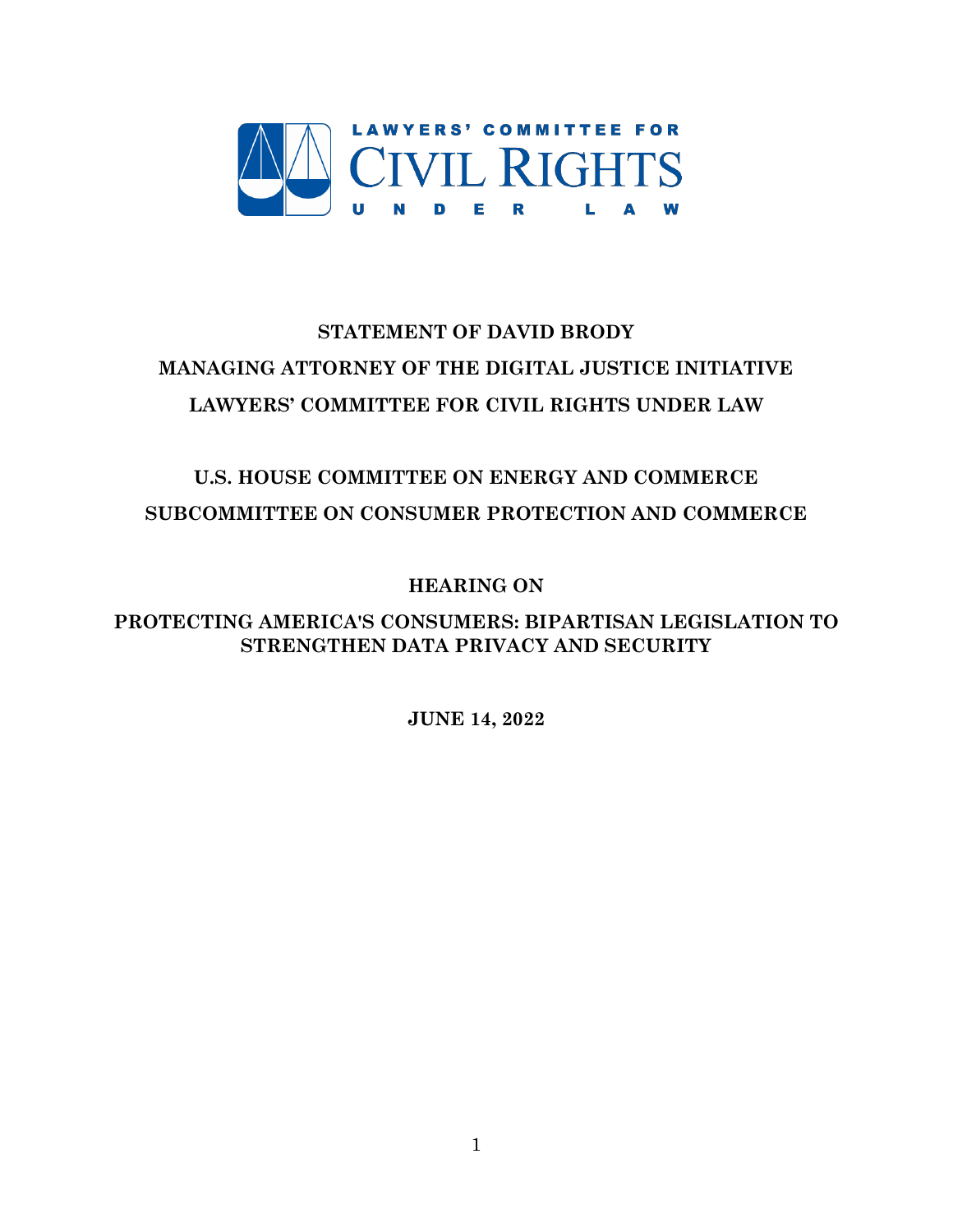#### **I. Introduction**

Chair Schakowsky, Ranking Member Bilirakis, and Members of the Committee, thank you for the opportunity to testify today on bipartisan, bicameral legislation that seeks to strengthen data privacy, security, and civil rights. My name is David Brody, and I am the Managing Attorney of the Digital Justice Initiative at the Lawyers' Committee for Civil Rights Under Law ("Lawyers' Committee").

The Lawyers' Committee uses legal advocacy to achieve racial justice, fighting inside and outside the courts to ensure that Black people and other people of color have voice, opportunity, and power to make the promises of our democracy real. Our Digital Justice Initiative works at the intersection of racial justice, technology, and privacy to address predatory commercial data practices, discriminatory algorithms, invasions of privacy, disinformation, and online harms that disproportionately affect Black people and other people of color, including people with intersectional identities, like immigrants, women of color, and LGBTQ people of color.

If a business posts a sign that says "Whites Only", it should not matter whether it is written in ink or pixels. The discrimination is the same. The harm is the same. And the legal consequences should be the same. We care about data privacy because it ensures that who we are cannot be used against us unfairly. Privacy rights are civil rights.

Every individual deserves the full measure of freedom in their engagement with an online and data-driven world—both freedom to and freedom from. Freedom to define yourself. Freedom to organize and advocate for what you believe. Freedom to learn. Freedom to play. Freedom to start a business or find new opportunities. Freedom to be let alone.

Achieving racial justice in a digital world also requires advancing freedom from discrimination and inequity. Everyone has a right to engage in the online economy free from algorithmic bias, digital redlining, and pervasive surveillance.

We are encouraged by the American Data Privacy and Protection Act, a bipartisan and bicameral effort to safeguard data privacy and civil rights online. Passing comprehensive privacy legislation would be a major advancement for the public good. The proposed bill includes a number of provisions that would protect the rights of all Americans, and some areas where we hope the legislation can be improved.

*First*, the bill would prohibit discriminatory uses of personal data and require companies to test their algorithms for bias. We know from years of reporting and research that algorithms used for advertising and eligibility decisions frequently produce discriminatory outcomes and restrict access to housing, employment, credit,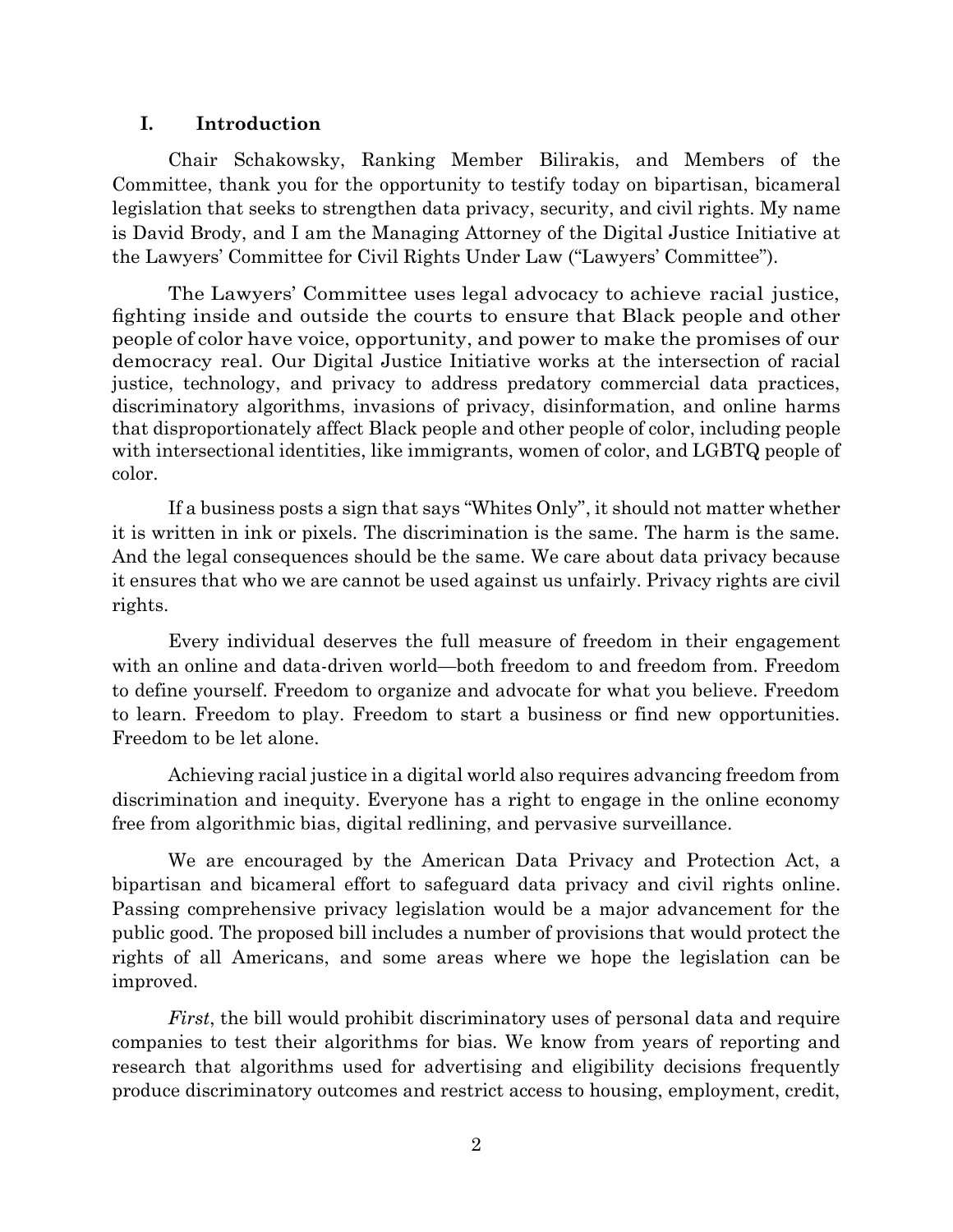healthcare, education, and other businesses. This discrimination disproportionately impacts Black and Brown communities, as well as other marginalized and disenfranchised groups.<sup>1</sup>

*Second*, the bill would require companies to collect and use only as much personal data as is reasonably necessary to provide the services that consumers expect, and to safeguard that data. Reducing the amount of unnecessary personal data floating around online reduces the potential for that data to be abused. Identity theft and fraud disproportionately impact communities of color, and low-income consumers are less likely to have the resources to bounce back after being ripped off.<sup>2</sup>

*Third*, the bill would give individuals transparency into and control over how their data is used. Requiring disclosure of data practices—including revealing with whom a company shares your information—is essential to identifying and mitigating discriminatory practices. The bill also empowers individuals with the ability to access, correct, and delete their own information.

*However*, there are parts of the bill that need improvement. Most importantly, the narrow private right of action severely curtails the ability of individuals to obtain relief from a court when a company violates the Act. A right without a remedy is no right at all to people who have been wronged. The current proposal inserts several procedural hurdles that will not reduce litigation costs but will block injured individuals from being able to have their day in court—such as traps designed to trip up individuals who do not use magic words when asserting their rights. If we are to have rule of law, we must allow the law to rule. In addition, the bill gives many new responsibilities and authorities to the Federal Trade Commission, as it should. It is imperative for Congress to ensure that the FTC also receives all of the resources it needs to successfully execute this new mission.

Almost sixty years ago, we decided as a nation that our polity is stronger when everyone has a fair chance. Congress passed the Civil Rights Act of 1964 to prohibit segregation in interstate commerce. The internet and other novel technologies create new challenges to the prevention and elimination of redlining and discrimination. It is time to build upon our civil rights infrastructure to ensure that everyone has equal

<sup>1</sup> *See* JANE CHUNG, RACISM IN, RACISM OUT: A PRIMER ON ALGORITHMIC RACISM, PUBLIC CITIZEN 10 (2022), [https://www.citizen.org/article/algorithmic-racism/;](https://www.citizen.org/article/algorithmic-racism/) YESHIMABEIT MILLNER AND AMY TRAUB, DATA CAPITALISM AND ALGORITHMIC RACISM, DATA FOR BLACK LIVES AND DEMOS (2021), [https://www.demos.org/sites/default/files/2021-](https://www.demos.org/sites/default/files/2021-05/Demos_%20D4BL_Data_Capitalism_Algorithmic_Racism.pdf)

[<sup>05/</sup>Demos\\_%20D4BL\\_Data\\_Capitalism\\_Algorithmic\\_Racism.pdf.](https://www.demos.org/sites/default/files/2021-05/Demos_%20D4BL_Data_Capitalism_Algorithmic_Racism.pdf)

<sup>2</sup> FED. TRADE COMM'N, SERVING COMMUNITIES OF COLOR: A STAFF REPORT ON THE FEDERAL TRADE COMMISSION'S EFFORTS TO ADDRESS FRAUD AND CONSUMER ISSUES AFFECTING COMMUNITIES OF COLOR (2021), https://www.ftc.gov/system/files/documents/reports/serving-communities-color-staffreport-federal-trade-commissions-efforts-address-fraud-consumer/ftc-communities-colorreport\_oct\_2021-508-v2.pdf.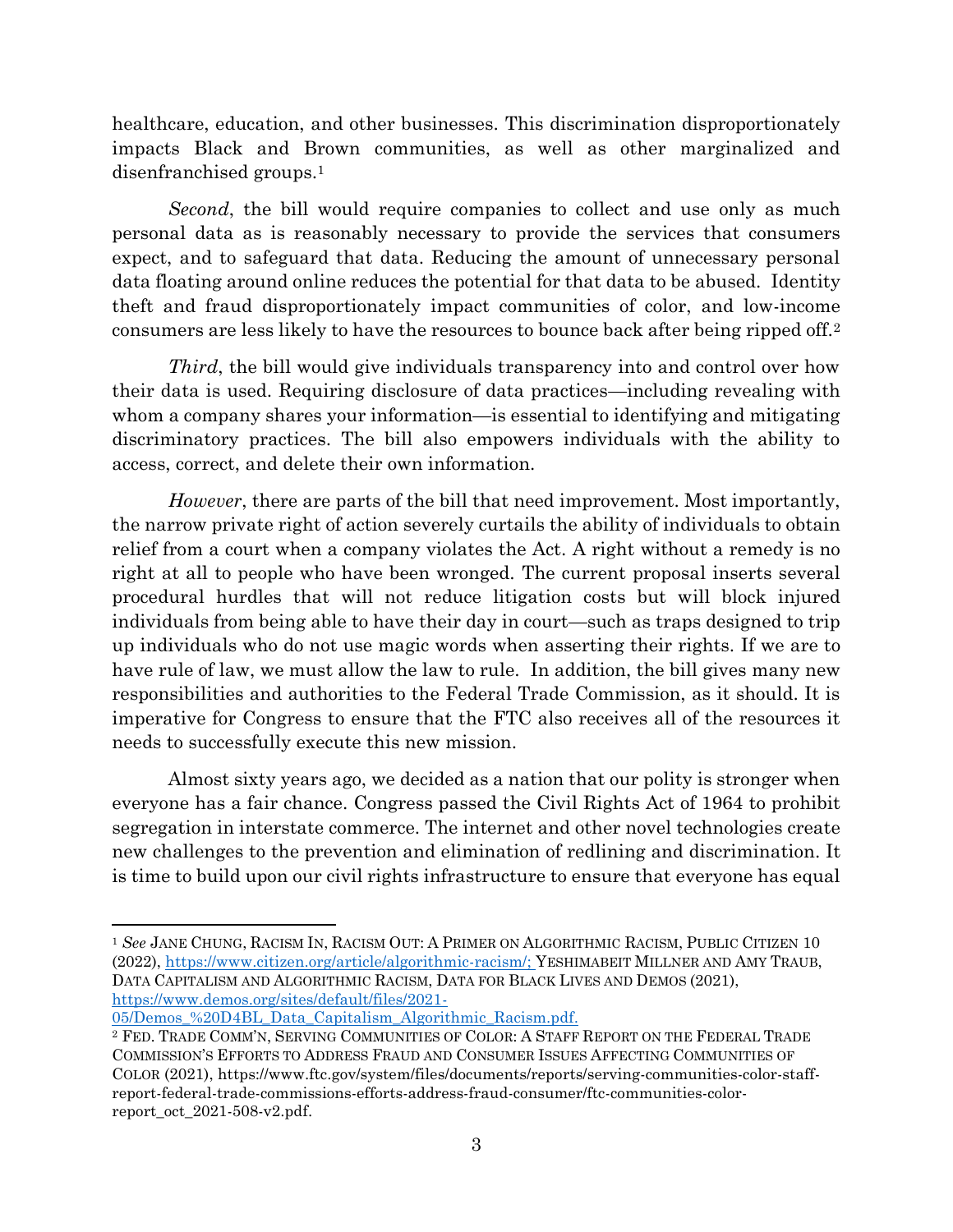opportunity on the internet and fair access to the information, goods, and services it enables.

## **II. Lack of Privacy and Online Civil Rights Protections Adversely Impacts Communities of Color**

Privacy legislation is a civil rights issue because it can help ensure that people's identities and characteristics cannot be used against them unfairly. Strong legislation can secure for everyone the "inviolability of privacy" that is "indispensable to preservation of freedom of association."<sup>3</sup> Such protections can empower communities of color and open doors for marginalized populations. It can also provide clarity to businesses and level the playing field for entrepreneurs.

However, there is currently no comprehensive federal privacy law. Existing anti-discrimination laws have many gaps and limitations as well. Some exclude retail or have unresolved questions as to whether they apply to online businesses. Others apply to specific sectors, like housing and employment, but may not cover new types of online services used to match individuals to these opportunities. To give a few examples, under current federal law it would be legal for an online business to charge higher prices to women or to refuse to sell products to Christians.<sup>4</sup> A service provider could use discriminatory algorithms to look for workers to target for recruitment so long as the provider does not meet the definition of an "employment agency" under Title VII.<sup>5</sup> And it is wholly unclear whether existing laws will apply at all to discrimination in many new online-only economies related to online gaming, influencers, streamers, and other creators.

As a result of gaps in federal law, individuals currently have little recourse against discriminatory algorithms and AI models used in commercial data practices that reinforce the structural racism and systemic bias that pervade our society. Tech companies can misuse personal data, intentionally or unintentionally, to harm marginalized communities through deception, discrimination, exploitation, and perpetuation of redlining. Absent updated and robust anti-discrimination protections, online businesses can deny service on the basis of race or ethnicity, provide subpar products based on gender or sexual orientation, charge higher rates based on religion, or ignore the accessibility needs of persons with disabilities.

This dynamic is deeply contrary to cornerstone principles and promises of equal access and a level playing field for everyone. Without strong privacy and online civil rights protections, discrimination will continue to infect the digital marketplace. Not surprisingly, extensive documentation cited below demonstrates that consumers

<sup>3</sup> *NAACP v. Alabama*, 357 U.S. 449, 462 (1958).

<sup>4</sup> *See* 42 U.S.C. §§ 1981, 2000a; *Shaare Tefila Cong. v. Cobb*, 481 U.S. 615 (1987).

<sup>5</sup> Aaron Rieke and Miranda Bogen, *Help Wanted: An Examination of Hiring Algorithms, Equity, and Bias*, UPTURN (2018), [https://www.upturn.org/reports/2018/hiring-algorithms/.](https://www.upturn.org/reports/2018/hiring-algorithms/)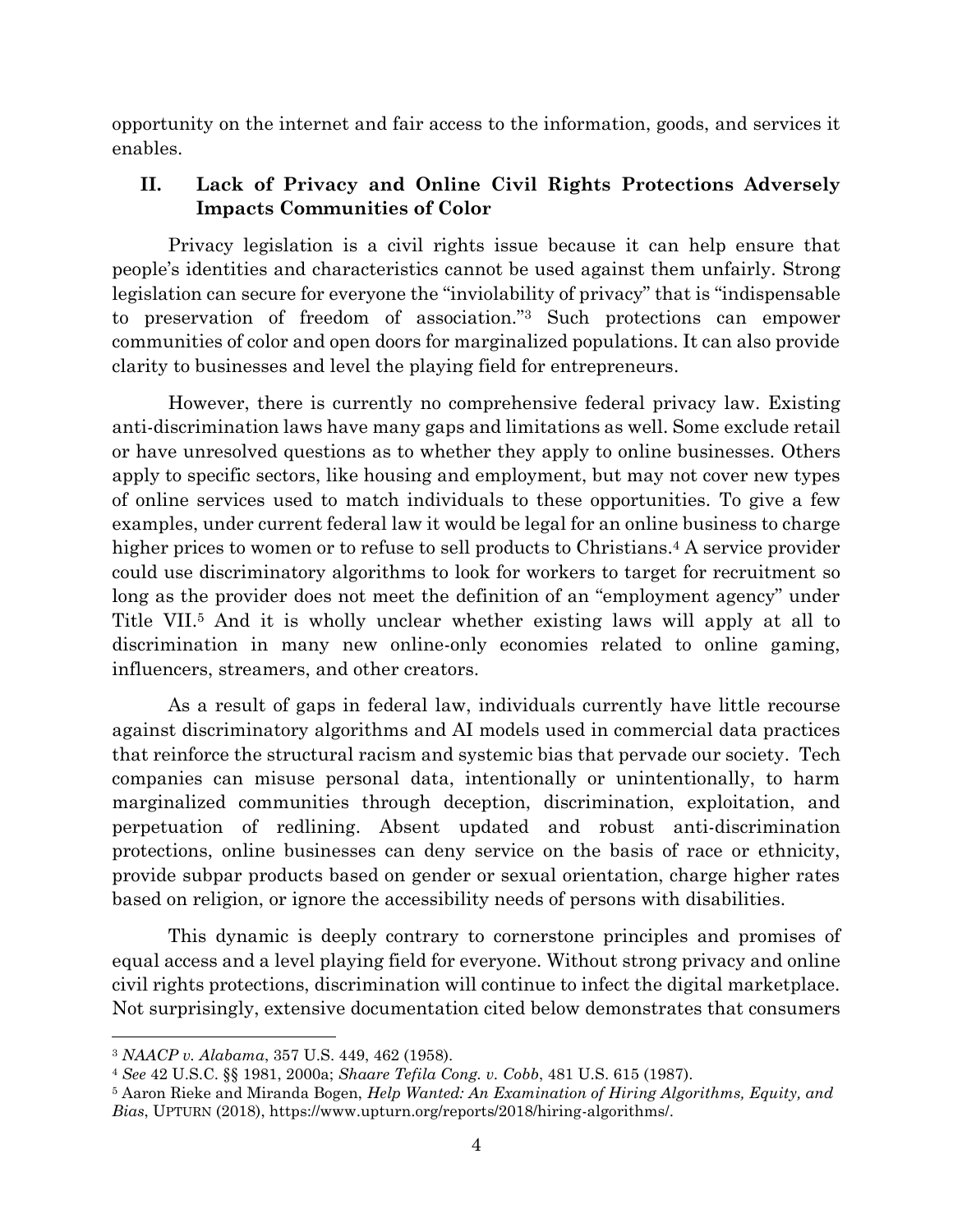of color continue to receive worse treatment and experience unequal access to goods and services due to discriminatory algorithms and exploitative data practices.

In advertising, for example, Facebook (now known as Meta) allowed discrimination in the targeting and delivery of ads for housing, credit services, and job openings based on race, sex, and age. The company was eventually forced to change its ad targeting system as part of a legal settlement, <sup>6</sup> but was still charged with engaging in race discrimination by the Department of Housing and Urban Development.<sup>7</sup> Similar practices have been the target of investigations, including at Twitter and Google.<sup>8</sup> In fact, Meta *literally* engages in redlining—it allows advertisers to select which zip codes to include or exclude from receiving an ad, and draws a red line on a map showing the excluded neighborhoods.<sup>9</sup> Academic research suggests that Facebook uses ad delivery algorithms that reproduce discrimination even when the advertiser did not intend to discriminate, including again in the housing, credit services, and employment contexts.<sup>10</sup>

In the job application and screening process, predictive artificial intelligence ("AI") tools can cement and reflect biases.<sup>11</sup> Amazon used a hiring algorithm for years that automatically penalized resumes for including the word "women's" and gave lower priority to applicants who had graduated from two all-women's colleges.<sup>12</sup>

Too often, a consumer's identify will determine which products they get offered. A Berkeley study found that biases in "algorithmic strategic pricing" have resulted in

[https://www.washingtonpost.com/business/2019/03/28/hud-charges-facebook-with-housing](https://www.washingtonpost.com/business/2019/03/28/hud-charges-facebook-with-housing-discrimination/)[discrimination/.](https://www.washingtonpost.com/business/2019/03/28/hud-charges-facebook-with-housing-discrimination/)

<sup>6</sup> Barbara Ortutay, *Facebook to overhaul ad targeting to prevent discrimination*, ASSOCIATED PRESS, March 19, 2019, [https://www.apnews.com/38c0dbd8acb14e3fbc7911ea18fafd58.](https://www.apnews.com/38c0dbd8acb14e3fbc7911ea18fafd58)

<sup>7</sup> Tracy Jan and Elizabeth Dwoskin*, HUD is reviewing Twitter's and Google's ad practices as part of housing discrimination probe*, WASH. POST, March 28, 2019,

<sup>8</sup> *Id*.

<sup>9</sup> "[Facebook] has provided a toggle button that enables advertisers to exclude men or women from seeing an ad, a search-box to exclude people who do not speak a specific language from seeing an ad, and a map tool to exclude people who live in a specified area from seeing an ad by drawing a red line around that area." Charge of Discrimination, *U.S. Dept. of Hous. and Urban Dev. v. Facebook, Inc.*, FHEO No. 01-18-0323-8 at 4 (Mar. 28, 2019),

[https://www.hud.gov/sites/dfiles/Main/documents/HUD\\_v\\_Facebook.pdf;](https://www.hud.gov/sites/dfiles/Main/documents/HUD_v_Facebook.pdf) Brief of *Amicus Curiae*  Lawyers' Committee for Civil Rights Under Law in Support of Plaintiff's Opposition to Facebook's Demurrer to First Amended Complaint, *Liapes v. Facebook*, No. 30-CIV-01712, at 10 (Calif. Super. Ct. 2021), [https://lawyerscommittee.org/wp-content/uploads/2021/03/Leave-and-Amicus-](https://lawyerscommittee.org/wp-content/uploads/2021/03/Leave-and-Amicus-Combined.pdf)[Combined.pdf.](https://lawyerscommittee.org/wp-content/uploads/2021/03/Leave-and-Amicus-Combined.pdf)

<sup>10</sup> Louise Matsakis, *Facebook's Ad System Might be Hard-Coded for Discrimination*, WIRED, April 6, 2019, [https://www.wired.com/story/facebooks-ad-system-discrimination/.](https://www.wired.com/story/facebooks-ad-system-discrimination/)

<sup>11</sup> Aaron Rieke and Miranda Bogen, *Help Wanted: An Examination of Hiring Algorithms, Equity, and Bias*, UPTURN (2018), [https://www.upturn.org/reports/2018/hiring-algorithms/.](https://www.upturn.org/reports/2018/hiring-algorithms/)

<sup>12</sup> Jeffrey Dastin, *Amazon scraps secret AI recruiting tool that showed bias against women*, REUTERS, Oct. 9, 2018, [https://www.reuters.com/article/us-amazon-com-jobs-automation-insight](https://www.reuters.com/article/us-amazon-com-jobs-automation-insight-idUSKCN1MK08G)[idUSKCN1MK08G.](https://www.reuters.com/article/us-amazon-com-jobs-automation-insight-idUSKCN1MK08G)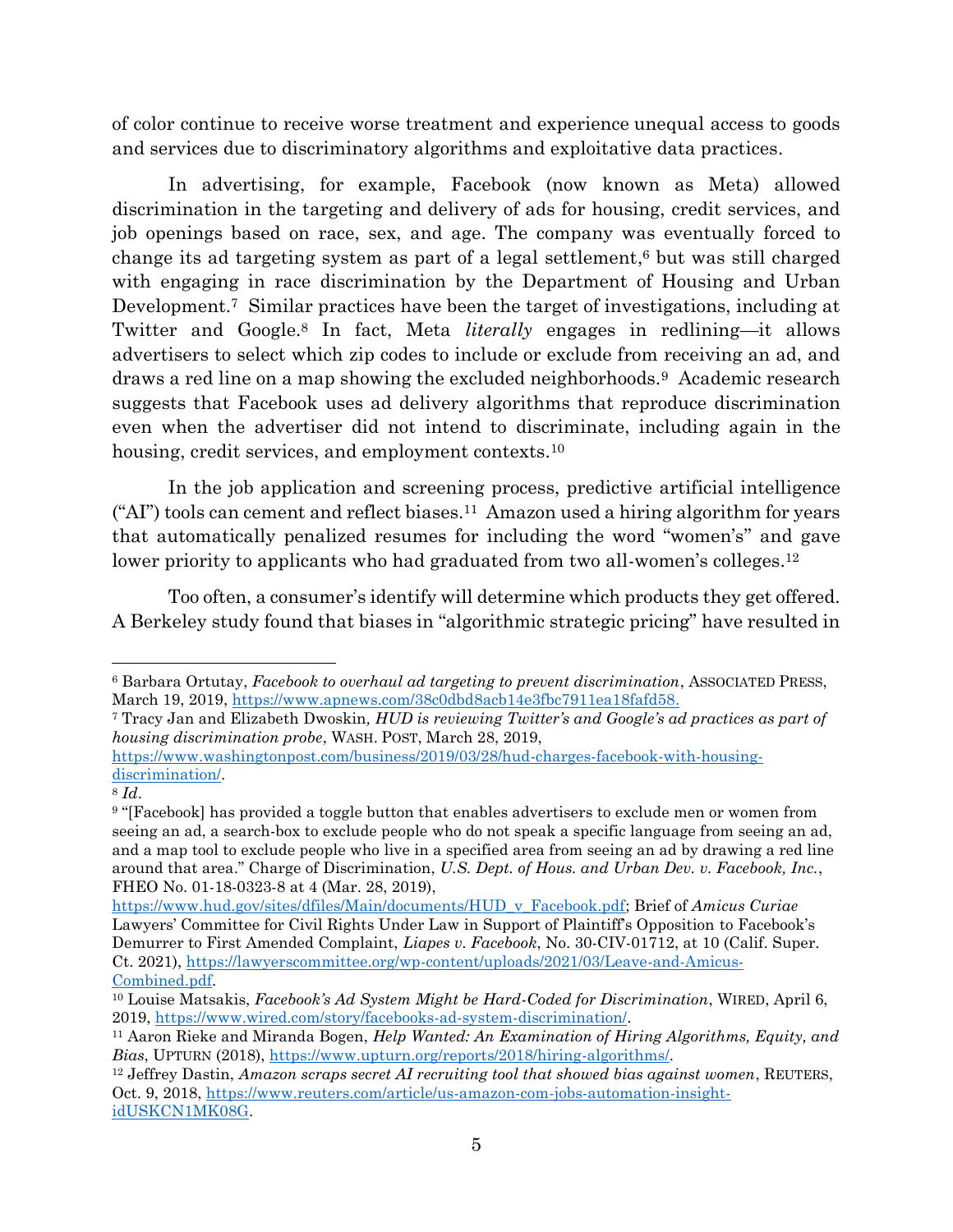Black and Latino borrowers paying higher interest rates on home purchase and refinance loans as compared to White and Asian borrowers. These pricing disparities are commonly driven by machine learning algorithms that target customers based on their personal data. The difference alone costs Black and Latino customers \$250 million to \$500 million every year.<sup>13</sup>

Retail websites have been found to charge different prices based on the demographics of the user.<sup>14</sup> For example, an online shopper's distance from a physical store, as well as distance from the store's competitors, has been used in algorithms setting online prices, resulting in price discrimination. Because of historical redlining and segregation, and the lack of retail options in many low-income neighborhoods, this resulted in low-income communities of color paying higher prices than wealthier, whiter neighborhoods when they shopped online.

Communities of color are targeted by predatory and low-quality for-profit online colleges.<sup>15</sup> Ashford University, a for-profit, mostly online University, deliberately sought to place their ads in front of Black, Latino, low-income students who are first in their family to attend college.<sup>16</sup> This targeting is as successful as it is predatory. Black and Latino students are overrepresented at Ashford as well as at other for-profit schools generally.<sup>17</sup> Once these students attend for-profit Universities online, they are trapped with higher levels of debt and loan defaults than students at public, non-profit schools. Roughly 70% of Black Americans who borrow money to attend Ashford or other for-profit colleges end up defaulting on that loan within ten years.<sup>18</sup>

Consumer financial discrimination is also common online. Google's search engine previously served ads for payday loans when a user ran searches for terms associated with financial distress such as, "I need money to pay my rent."<sup>19</sup>

<sup>15</sup> *See* Genevieve Bonadies et al, *For-Profit Schools' Predatory Practices and Students of Color: A Mission to Enroll Rather than Educate*, HARVARD L. REV. BLOG (July 30, 2018)

[https://blog.harvardlawreview.org/for-profit-schools-predatory-practices-and-students-of-color-a](https://blog.harvardlawreview.org/for-profit-schools-predatory-practices-and-students-of-color-a-mission-to-enroll-rather-than-educate/)[mission-to-enroll-rather-than-educate/;](https://blog.harvardlawreview.org/for-profit-schools-predatory-practices-and-students-of-color-a-mission-to-enroll-rather-than-educate/) Larry Abramson, *For-Profit Schools Under Fire For Targeting Veterans*, NPR, Apr. 9, 2012, [https://www.npr.org/2012/04/09/150148966/for-profit-schools](https://www.npr.org/2012/04/09/150148966/for-profit-schools-under-fire-for-targeting-veterans)[under-fire-for-targeting-veterans.](https://www.npr.org/2012/04/09/150148966/for-profit-schools-under-fire-for-targeting-veterans)

<sup>13</sup> Laura Counts, *Minority homebuyers face widespread statistical lending discrimination, study finds*, HAAS SCHOOL OF BUSINESS AT THE UNIVERSITY OF CALIFORNIA, BERKELEY (Nov. 13, 2018). [http://newsroom.haas.berkeley.edu/minority-homebuyers-face-widespread-statistical-lending](http://newsroom.haas.berkeley.edu/minority-homebuyers-face-widespread-statistical-lending-discrimination-study-finds/)[discrimination-study-finds/.](http://newsroom.haas.berkeley.edu/minority-homebuyers-face-widespread-statistical-lending-discrimination-study-finds/)

<sup>14</sup> Jennifer Valentino-DeVries et al, *Websites Vary Prices, Deals Based on Users' Information*, WALL ST. J., Dec. 24, 2012,

[https://www.wsj.com/articles/SB10001424127887323777204578189391813881534.](https://www.wsj.com/articles/SB10001424127887323777204578189391813881534)

<sup>16</sup> *Id.*

<sup>17</sup> *Id.*

<sup>18</sup> *Id.*

<sup>19</sup> Aaron Rieke and Logan Koepke, *Led Astray: Online Lead Generation and Payday Loans*, UPTURN (2015), [https://www.upturn.org/reports/2015/led-astray/.](https://www.upturn.org/reports/2015/led-astray/)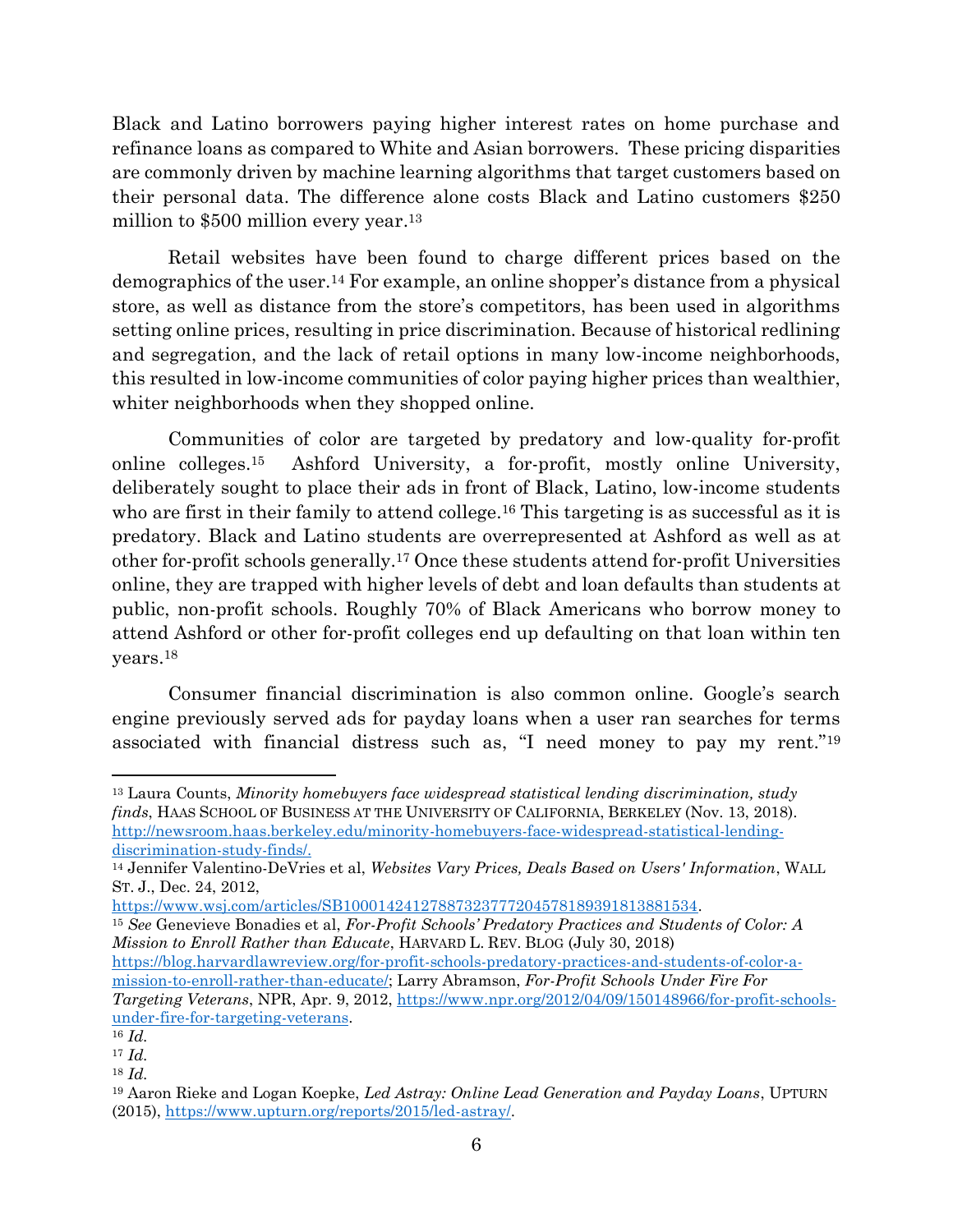Algorithms that set car insurance rates charge communities of color higher premiums than predominantly White neighborhoods with the same risk levels.<sup>20</sup>

The common denominator in all of these examples is sloppy or abusive use of personal data. By prohibiting discriminatory data use and requiring companies to test their algorithms for bias, many of these harms can be prevented.

## **III. The American Data Privacy and Protection Act**

The "American Data Privacy and Protection Act" would establish a national data privacy and data security framework. We are pleased to see that it prioritizes civil rights protections that address data-driven discrimination. The draft legislation is the first major comprehensive privacy proposal to gain bipartisan and bicameral support. We are encouraged by the progress of this legislation, and want to address this Committee on four important pieces of the legislation: the civil rights protections included, the importance of the bill's data minimization standards, how transparency empowers individuals, and the critical need for a more robust and effective private right of action.

## *A. Welcomed and Needed Civil Rights Protections*

The time has come to enact a comprehensive consumer privacy law that safeguards civil rights online. We are encouraged by the strong civil rights section of the American Data Privacy and Protection Act especially the language that seeks to change the status quo for Americans harmed by discriminatory algorithms, advertising, and retail discrimination. Existing civil rights laws do not cover the entirety of the discriminatory harms people routinely experience online.

We welcome the civil rights provisions of the "American Data Privacy and Protection Act" that will prohibit many common forms of online discrimination. The bill prohibits using personal data to discriminate based on protected characteristics. This would prohibit targeting or delivering ads based on protected characteristics, such as race, sex, or religion. It would also apply to discriminatory algorithms and technologies that use them, such as commercial use of a biased facial recognition system.<sup>21</sup> The bill allows companies to process protected class data for the purpose of self-testing to root out discrimination, as well as to diversify a pool of applicants, candidates, or customers. The anti-discrimination provision would also preserve

<sup>20</sup> Julia Angwin et al*, Minority Neighborhoods Pay Higher Car Insurance Premiums Than White Areas With the Same Risk*, PROPUBLICA, April 5, 2017, [https://www.propublica.org/article/minority](https://www.propublica.org/article/minority-neighborhoods-higher-car-insurance-premiums-white-areas-same-risk)[neighborhoods-higher-car-insurance-premiums-white-areas-same-risk;](https://www.propublica.org/article/minority-neighborhoods-higher-car-insurance-premiums-white-areas-same-risk) Sarah Jeong, *A.I. Is Changing Insurance*, NEW YORK TIMES, April 10, 2019,

[https://www.nytimes.com/2019/04/10/opinion/insurance-ai.html.](https://www.nytimes.com/2019/04/10/opinion/insurance-ai.html) <sup>21</sup> Kashmir Hill, *Flawed Facial Recognition Leads To Arrest and Jail for New Jersey Man*, NEW YORK TIMES, December 29, 2020, [https://www.nytimes.com/2020/12/29/technology/facial-recognition](https://www.nytimes.com/2020/12/29/technology/facial-recognition-misidentify-jail.html)[misidentify-jail.html.](https://www.nytimes.com/2020/12/29/technology/facial-recognition-misidentify-jail.html)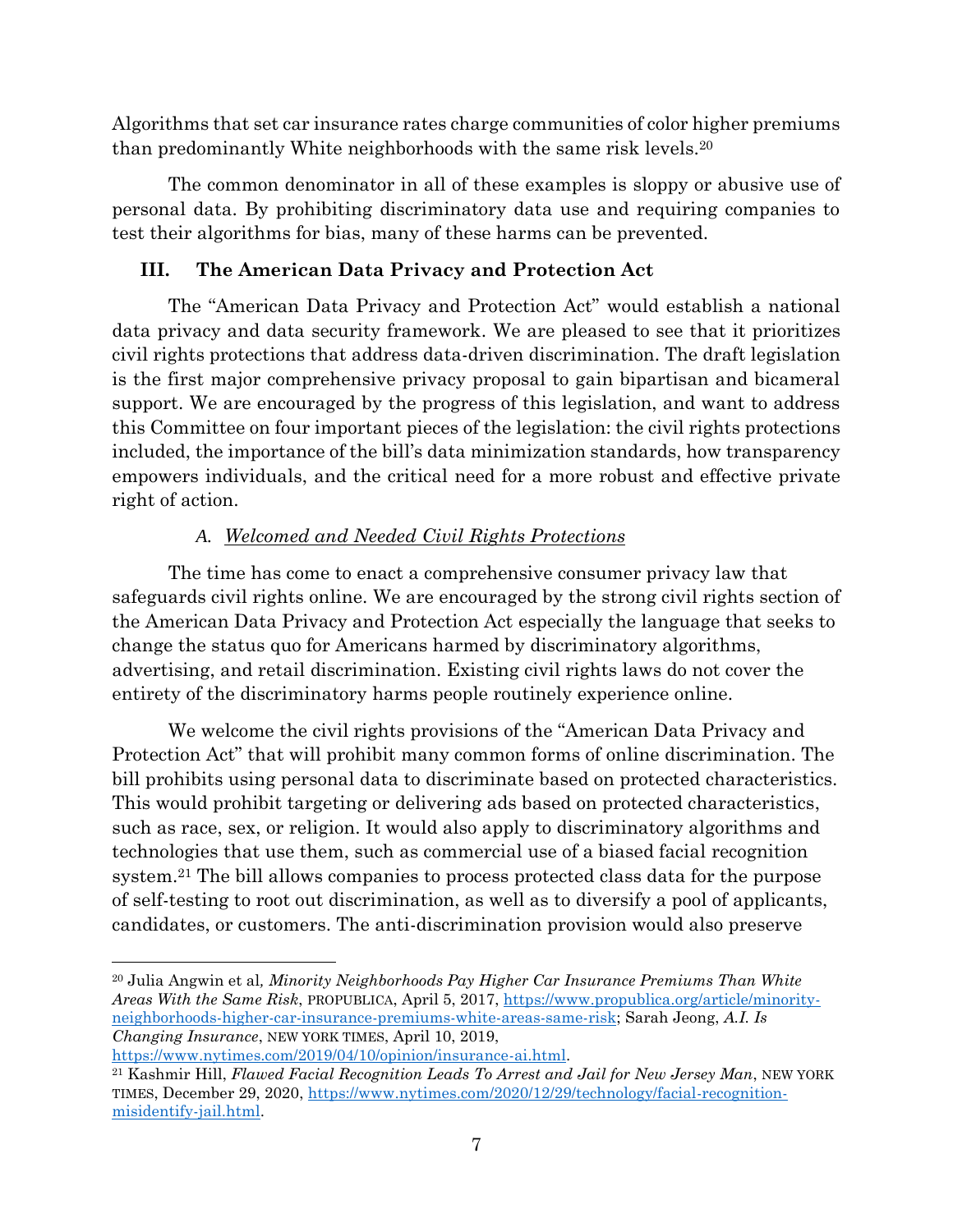free speech; it does not apply to non-commercial activities or to private clubs or groups, which are the same exceptions in the Civil Rights Act of 1964.

In addition, the bill requires impact assessments for the algorithms employed by companies, as well as pre-deployment algorithmic design evaluations. We have seen algorithms reproduce patterns of discrimination in employment recruiting, housing, education, finance, mortgage lending, credit scoring, healthcare, vacation rentals, ridesharing, and other services.<sup>22</sup> The bill requires the assessments to test for discrimination in these types of economic opportunities, as well as to explicitly test for disparate impacts on the basis of protected characteristics. We hope that these assessments will help companies identify biases and problems in their algorithms before they are implemented and cause harm.

The civil rights provision in the bill will also apply to social media platforms. These protections should help increase fairness in recommendation algorithms that have been shown to disadvantage creators and influencers of color.<sup>23</sup> These provisions are critical in addressing civil rights online. We are encouraged by the digital access rights and transparency requirements that will help identify discriminatory practices, and we urge this Committee to include strong civil rights protections in legislation going forward.

#### *B. Important Data Minimization Standards*

Pervasive access to peoples' personal data, often obtained without the knowledge or consent of the individual, can lead to discriminatory, predatory and unsafe practices. Companies should not collect or use more personal info than is necessary to do what the individual expects them to do. Beyond basic cybersecurity and legal obligations, companies also should not use personal data for secondary purposes that an individual does not expect, or has not consented to. The reason is simple: personal data collected by companies can proliferate in a way that maximizes risk for the individual and for society at-large. Clear baseline protections for data collection, including both primary and secondary uses of data, should be enacted to help cage risk, and prevent harms.

Fraud and identity theft disproportionately harm Black and Brown communities. This Act reduces the amount of data that will fall into the wrong hands and be used illicitly for fraud and identity theft. Data breaches are often

<sup>22</sup> Civil Rights, Civil Liberties, and Consumer Protection Organizations Letter to the FTC, August 4, 2021, [https://www.lawyerscommittee.org/wp-content/uploads/2021/08/FTC-civil-rights-and-privacy](https://www.lawyerscommittee.org/wp-content/uploads/2021/08/FTC-civil-rights-and-privacy-letter-Final-1.pdf)[letter-Final-1.pdf.](https://www.lawyerscommittee.org/wp-content/uploads/2021/08/FTC-civil-rights-and-privacy-letter-Final-1.pdf)

<sup>23</sup> Reed Albergotti, *Black Creators Sue YouTube, Alleging Racial Discrimination,* WASH. POST, June 18, 2020, [https://www.washingtonpost.com/technology/2020/06/18/black-creators-sue-youtube](https://www.washingtonpost.com/technology/2020/06/18/black-creators-sue-youtube-alleged-race-discrimination/)[alleged-race-discrimination/;](https://www.washingtonpost.com/technology/2020/06/18/black-creators-sue-youtube-alleged-race-discrimination/) *Twitter finds racial bias in image-cropping AI*, BBC, May 20, 2021, [https://www.bbc.com/news/technology-57192898.](https://www.bbc.com/news/technology-57192898)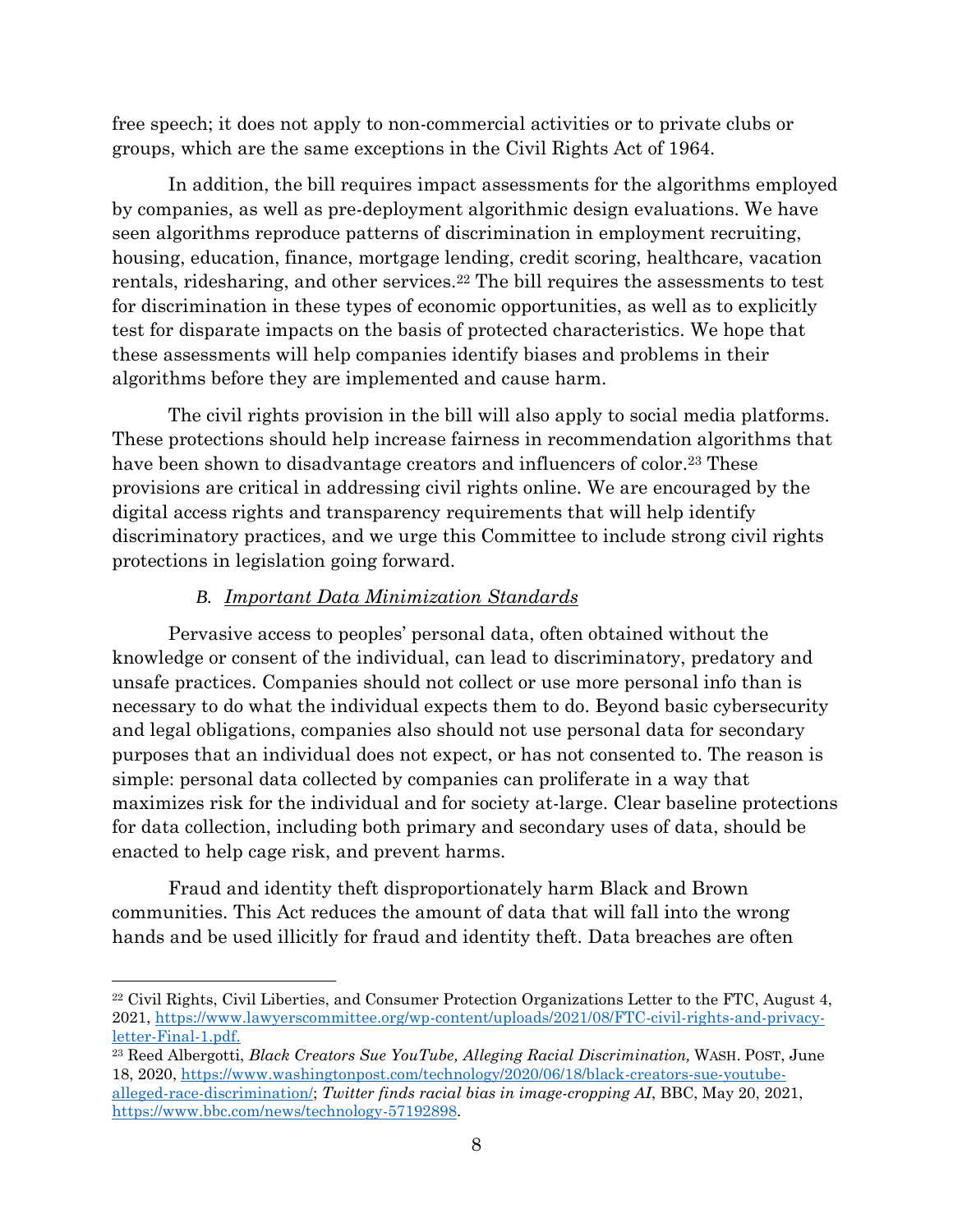especially problematic for people of color living on fixed or low incomes.<sup>24</sup> Companies track cell phone location data without consent and sell this data to debt collectors and other predatory actors, which disproportionately harms low income Black and Brown communities. <sup>25</sup> This bill's data minimization requirements will restrict data collection and use to purposes necessary for providing services expected by an individual and restricts secondary uses or data sharing without explicit opt-in consent.

Personal data are the fuel of online commerce. They can be used for good—to create new products, conduct beneficial research, mitigate disparities, or tailor experiences that consumers want. They can also be abused—to steal someone's identity, exclude someone from opportunities, target someone for harassment or abuse, engage in predatory practices and scams, or to reinforce the legacies of segregation and redlining.

Keeping data collection, use, and sharing limited to what is reasonably necessary and proportionate to provide expected services is essential to keeping consumers safe. Just like combustible fuel, an overflowing or leaking data ecosystem is a dangerous situation.

We are encouraged that the Act imposes a baseline duty on all covered entities to collect or use covered data only as needed and appropriate, and is not a "notice and consent" regime in which any practice is allowed so long as a consumer consents after being presented with lengthy and legalistic privacy notices. Such data minimization efforts can reduce risks of abuse and harm from data breaches. In contrast, notice and consent has repeatedly been shown to be a failure. Just as we do not expect consumers to understand how every aspect of their car engine works, we likewise should not expect them to understand how the online data ecosystem works. With a car, consumers expect that when we drive it off the lot it will be safe and function correctly, and that if it does not they will have recourse. Consumers should expect no less from digital products either.

### *C. How Transparency Empowers Individuals*

Transparency about how companies collect and use data will ultimately shed light on discriminatory practices. Providing individuals with understandable, easy to read, privacy policies detailing data collection puts the individual in the driver's seat. This transparency, coupled with giving users the ability to access, correct, or

<sup>24</sup> Kori Hale, *T-Mobile's hack of 50 million users leaves black community at risk*, FORBES, September 9, 2021, [https://www.forbes.com/sites/korihale/2021/09/10/t-mobiles-hack-of-50-million-users-leaves](https://www.forbes.com/sites/korihale/2021/09/10/t-mobiles-hack-of-50-million-users-leaves-black-community-at-risk/?sh=48fc391b7435)[black-community-at-risk/?sh=48fc391b7435.](https://www.forbes.com/sites/korihale/2021/09/10/t-mobiles-hack-of-50-million-users-leaves-black-community-at-risk/?sh=48fc391b7435)

<sup>25</sup> Joseph Cox, *I Gave a Bounty Hunter \$300. Then He Located Our Phone,* VICE NEWS*,* January 8, 2019, [https://www.vice.com/en/article/nepxbz/i-gave-a-bounty-hunter-300-dollars-located-phone](https://www.vice.com/en/article/nepxbz/i-gave-a-bounty-hunter-300-dollars-located-phone-microbilt-zumigo-tmobile)[microbilt-zumigo-tmobile.](https://www.vice.com/en/article/nepxbz/i-gave-a-bounty-hunter-300-dollars-located-phone-microbilt-zumigo-tmobile)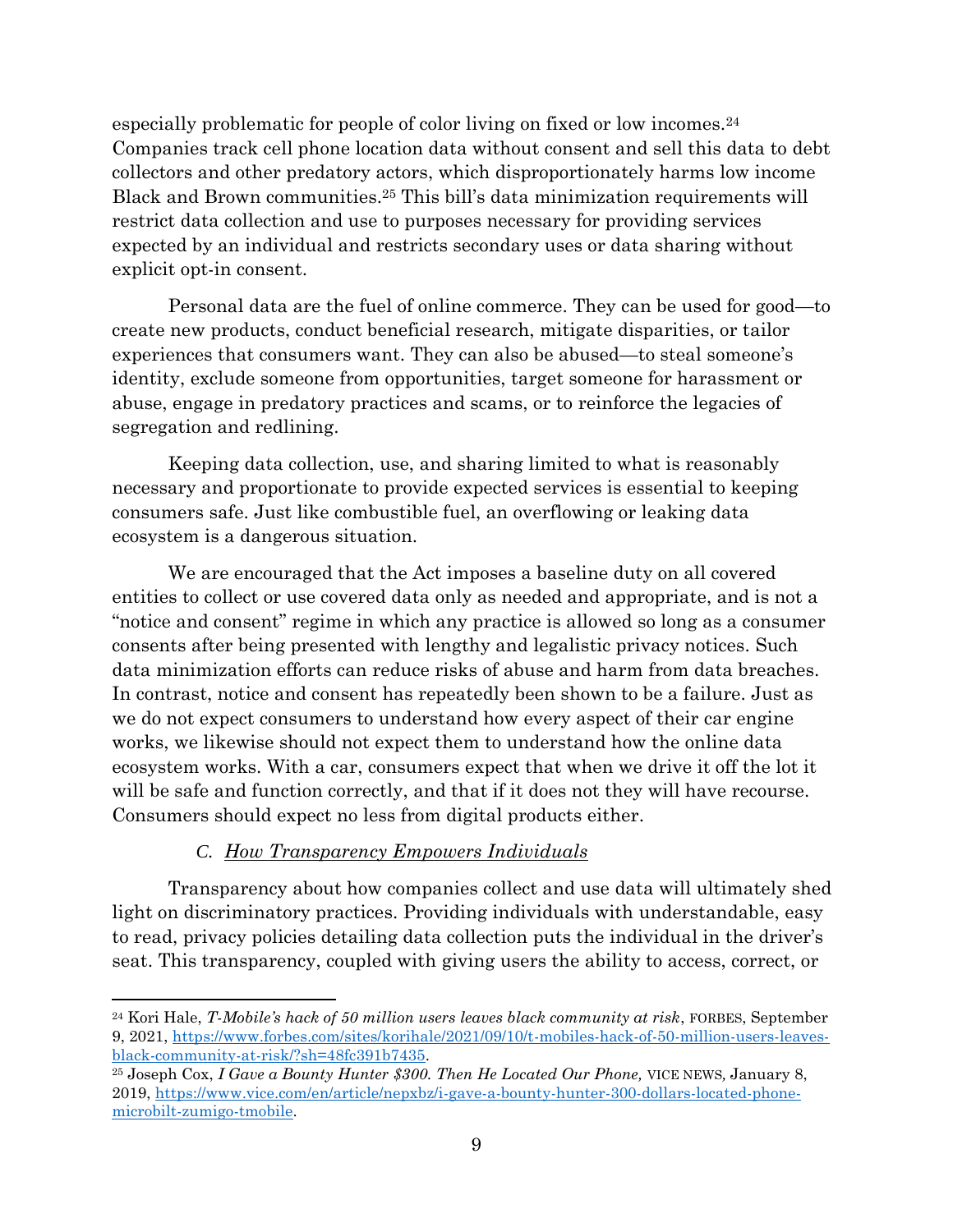delete their data, lets individuals make empowered choices. They can choose to access and correct their data, opening pathways to self-sufficient fixes for inaccurate background check reports, which disproportionately harm Black and Brown Americans.<sup>26</sup> Giving individuals the power to delete their data empowers them to protect themselves. They can reduce their data footprint, or take away their data from insecure third parties, minimizing the risk of fraud, identify theft, and exploitation.

Currently, data brokers continually collect and amass data for sale. Some may not be accurate. This data is then used to conduct background checks for employment, housing, and other services, as well as for credit scoring. Inaccuracies disproportionately harm people of color, as well as those who have a conviction or arrest record. This bill rectifies that harm by creating a data broker registry, reporting requirements and a national opt-out registry. In addition, the bill requires businesses—including data brokers—to minimize the data they collect, restricts selling such data to third parties without consent, and provides individuals with a right to access, correct, or delete their data.

### *D. Need for a More Robust Private Right of Action*

As encouraged as we are about some provisions of this Act, we know that data privacy legislation will only live up to its promise if it is able to be readily enforced. As currently written, the "American Data Privacy and Protection Act" has reasonably good enforcement mechanisms for the Federal Trade Commission and State attorneys general, but a narrow and limited private right of action for individuals. We have concerns that without a stronger private right of action, it will be difficult for individuals to vindicate their own rights and address the harms we have documented.

The best way for an individual to safeguard their rights is to be able to seek a remedy to the injury they suffer themselves, in a court of law. As currently written, the private right of action in the Act is weak and difficult to enforce. The private right of action will not come into force until four years after the Act becomes effective. Despite the real and pervasive harms rampant on the internet, real people will be asked to wait years to have wrongs against them addressed, while faceless and anonymous entities causing harm can continue to flourish. Once a private individual is allowed to bring suit, they are still limited in the remedies they can seek. Under the current language of the Act, remedies are limited to compensatory

<sup>26</sup> Christina Stacy & Mychal Cohen, Urban Inst., *Ban the Box and Racial Discrimination: A Review of the Evidence and Policy Recommendations*, 17

<sup>(2017),</sup> [https://www.urban.org/sites/default/files/publication/88366/ban\\_the\\_box\\_and\\_racial\\_discrimi](https://www.urban.org/sites/default/files/publication/88366/ban_the_box_and_racial_discrimination_4.pdf) nation 4.pdf (finding that inaccuracies in criminal record data especially harm people of color, because they represent a disproportionate share of U.S. arrests and are thus more likely to have missing information regarding the outcome of a case).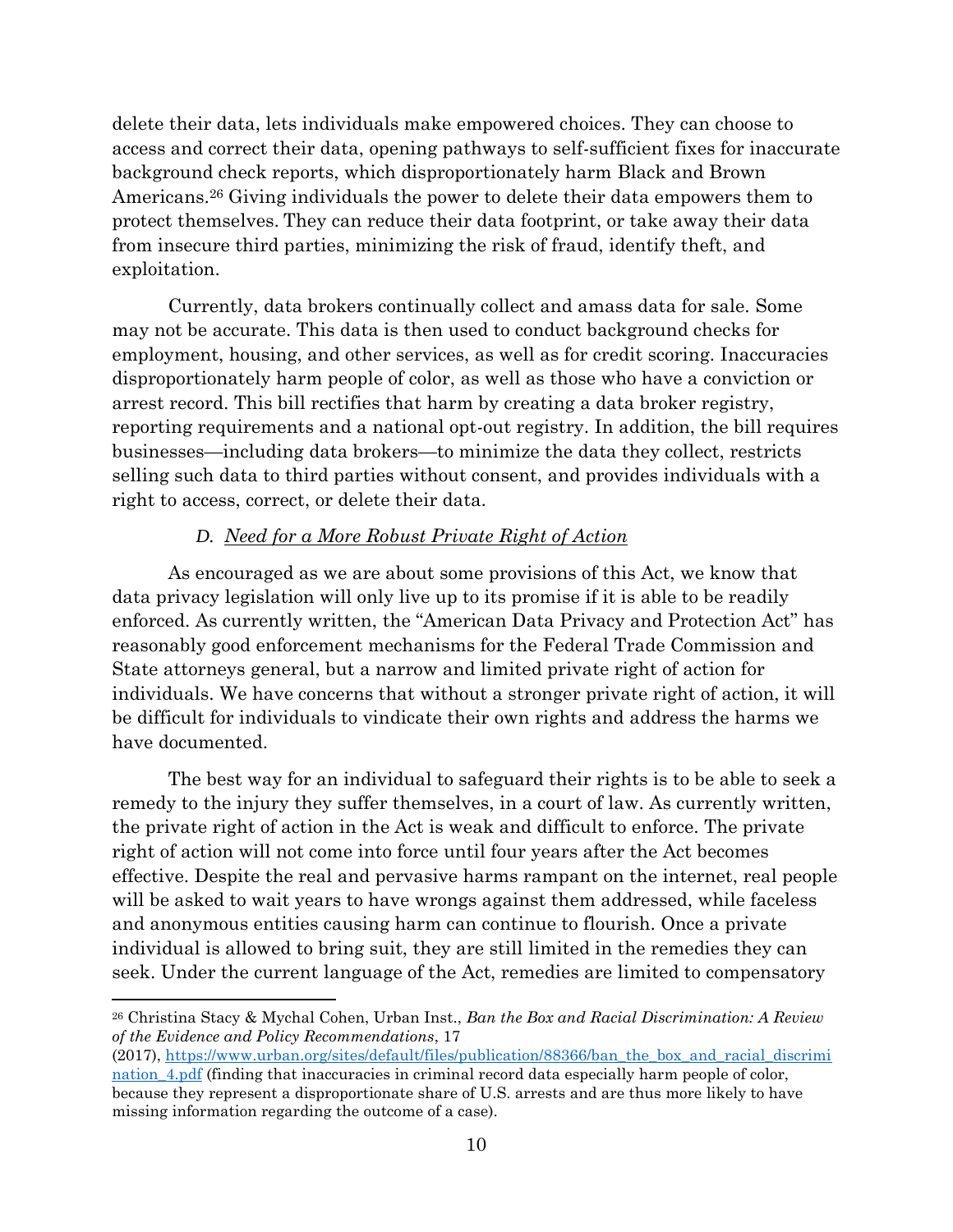damages, injunctive and declaratory relief, and attorney's fees and costs. There is no provision for punitive or statutory damages, which have served as an effective deterrent for especially harmful actors under other legal regimes—not even nominal damages are allowed.

In addition, there are numerous procedural pitfalls designed to trip up individuals on their way to the courthouse, some of which may be unconstitutional violations of free speech or due process. First, the bill bars *anyone* from making *any*  request for money to a covered entity until certain narrow conditions are met—and those conditions may never occur. <sup>27</sup> Besides being an unconstitutional prior restraint on speech, this would cause huge unintended consequences—consumers could not request refunds and businesses would be unable to invoice each other. It would effectively shut down interstate commerce if a court loyally applied the plain meaning of the text. It would also severely jeopardize the ability to recover compensatory damages. Moreover, it would impede the ability of businesses to settle disputes without having to engage in more costly litigation. If the goal of this provision is to deter the trial bar, that will also fail as smart attorneys can easily circumvent it.

Second, the bill includes an onerous "right to cure" that does nothing that is not already accomplished by existing civil procedure and standing rules—other than impose new hurdles to get to court.<sup>28</sup> It ostensibly gives covered entities a window to cure an injury before an individual could bring a case seeking injunctive relief. However, Article III standing and equitable relief jurisprudence *already* provide this offramp: a defendant can always cease an ongoing harmful practice and if there is no risk of recurrence, then claims for injunctive relief are moot and get dismissed. All this new provision does is risk creating new substantive hurdles to otherwise meritorious cases—it will increase litigation costs while providing no benefit.

Third, the bill plays "gotcha" games designed to trick everyday consumers into forfeiting their rights. A "demand letter" provision requires that an individual must use a specific sentence—magic words—in their *first* communication to a covered entity asserting a violation of their rights.<sup>29</sup> If the individual fails to do so, they forfeit their rights. What average consumer is going to know to do this when contacting customer support to dispute an issue and try to assert their rights? Consumers may forfeit their rights without ever knowing, and the covered entity will be free to continue its unlawful practices. In addition, this provision appears to be a substantive due process violation: the provision says that one individual's failure can cause an entire class of individuals to forfeit their rights.

<sup>27</sup> *See* Sec. 403(a)(3)(B) of the bill, titled "Bad Faith."

<sup>28</sup> *See* Sec. 403(c) of the bill.

<sup>29</sup> *See* Sec. 403(d) of the bill.